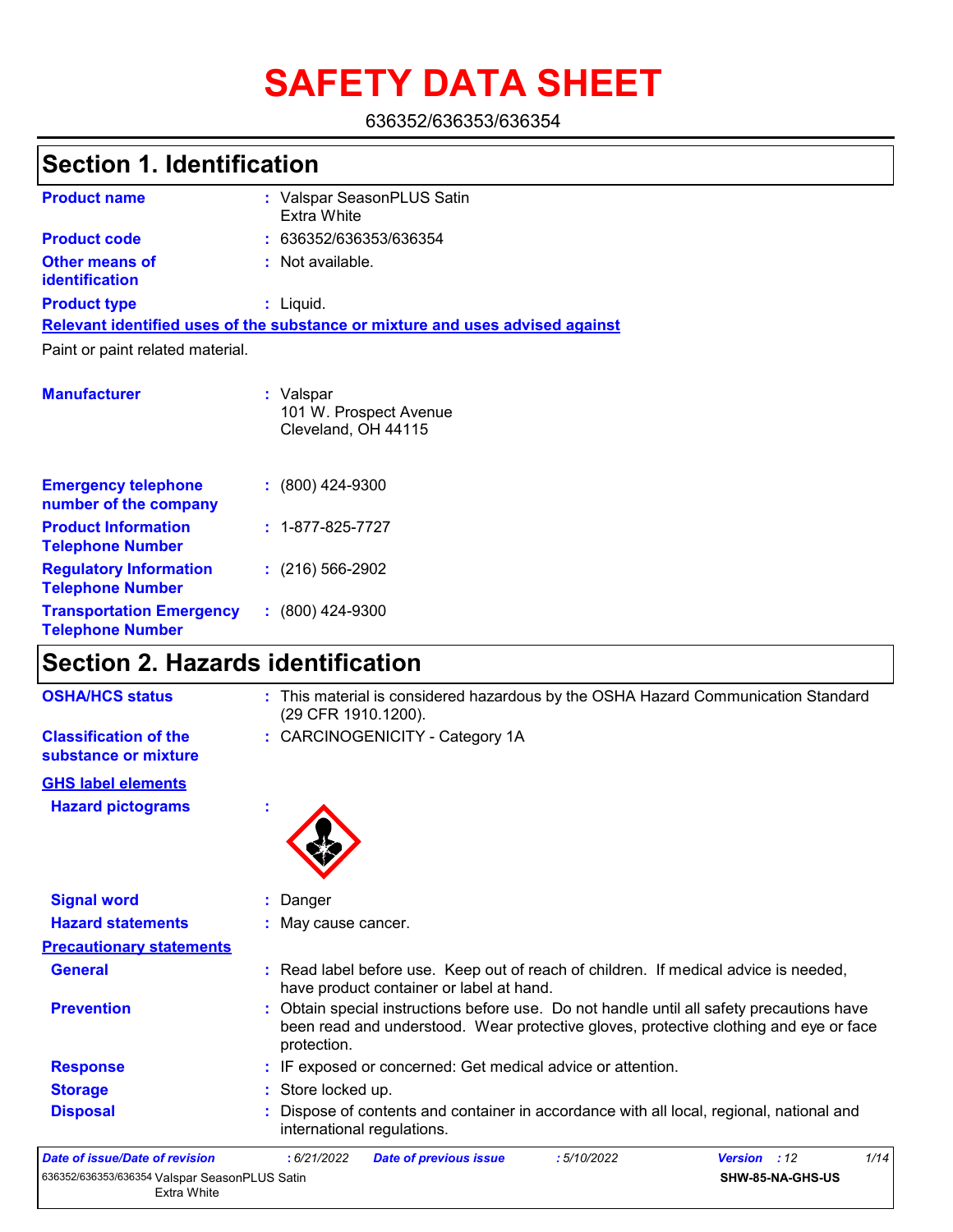## **Section 2. Hazards identification**

| <b>Supplemental label</b><br>elements      | WARNING: This product contains chemicals known to the State of California to cause<br>cancer and birth defects or other reproductive harm. Adequate ventilation required when<br>sanding or abrading the dried film. If Adequate ventilation cannot be provided wear an<br>approved particulate respirator (NIOSH approved). Follow respirator manufacturer's<br>directions for respirator use. DELAYED EFFECTS FROM LONG TERM<br>OVEREXPOSURE. Abrading or sanding of the dry film may release Crystalline Silica<br>which has been shown to cause lung damage and cancer under long term exposure. |
|--------------------------------------------|------------------------------------------------------------------------------------------------------------------------------------------------------------------------------------------------------------------------------------------------------------------------------------------------------------------------------------------------------------------------------------------------------------------------------------------------------------------------------------------------------------------------------------------------------------------------------------------------------|
|                                            | Please refer to the SDS for additional information. Keep out of reach of children. Do not<br>transfer contents to other containers for storage.                                                                                                                                                                                                                                                                                                                                                                                                                                                      |
| <b>Hazards not otherwise</b><br>classified | : None known.                                                                                                                                                                                                                                                                                                                                                                                                                                                                                                                                                                                        |

## **Section 3. Composition/information on ingredients**

| <b>Substance/mixture</b>                       | : Mixture        |
|------------------------------------------------|------------------|
| <b>Other means of</b><br><i>identification</i> | : Not available. |

#### **CAS number/other identifiers**

| Ingredient name                 | % by weight | <b>CAS number</b> |
|---------------------------------|-------------|-------------------|
| Titanium Dioxide                | 1≥10 - ≤25  | 13463-67-7        |
| l Zinc Oxide                    | l≤3         | 1314-13-2         |
| Heavy Paraffinic Oil            | ∣≤1         | 64742-65-0        |
| Cristobalite, respirable powder | $\leq 0.3$  | 14464-46-1        |

Any concentration shown as a range is to protect confidentiality or is due to batch variation.

**There are no additional ingredients present which, within the current knowledge of the supplier and in the concentrations applicable, are classified and hence require reporting in this section.**

**Occupational exposure limits, if available, are listed in Section 8.**

### **Section 4. First aid measures**

| <b>Description of necessary first aid measures</b> |                                                                                                                                                                                                                                                                                                                                                                                                                                                                                                                                                                                                                                                                                   |
|----------------------------------------------------|-----------------------------------------------------------------------------------------------------------------------------------------------------------------------------------------------------------------------------------------------------------------------------------------------------------------------------------------------------------------------------------------------------------------------------------------------------------------------------------------------------------------------------------------------------------------------------------------------------------------------------------------------------------------------------------|
| <b>Eye contact</b>                                 | : Immediately flush eyes with plenty of water, occasionally lifting the upper and lower<br>eyelids. Check for and remove any contact lenses. Continue to rinse for at least 10<br>minutes. Get medical attention.                                                                                                                                                                                                                                                                                                                                                                                                                                                                 |
| <b>Inhalation</b>                                  | : Remove victim to fresh air and keep at rest in a position comfortable for breathing. If<br>not breathing, if breathing is irregular or if respiratory arrest occurs, provide artificial<br>respiration or oxygen by trained personnel. It may be dangerous to the person providing<br>aid to give mouth-to-mouth resuscitation. Get medical attention. If unconscious, place<br>in recovery position and get medical attention immediately. Maintain an open airway.<br>Loosen tight clothing such as a collar, tie, belt or waistband.                                                                                                                                         |
| <b>Skin contact</b>                                | : Flush contaminated skin with plenty of water. Remove contaminated clothing and<br>shoes. Wash contaminated clothing thoroughly with water before removing it, or wear<br>gloves. Continue to rinse for at least 10 minutes. Get medical attention. Wash clothing<br>before reuse. Clean shoes thoroughly before reuse.                                                                                                                                                                                                                                                                                                                                                          |
| <b>Ingestion</b>                                   | : Wash out mouth with water. Remove dentures if any. If material has been swallowed<br>and the exposed person is conscious, give small quantities of water to drink. Stop if the<br>exposed person feels sick as vomiting may be dangerous. Do not induce vomiting<br>unless directed to do so by medical personnel. If vomiting occurs, the head should be<br>kept low so that vomit does not enter the lungs. Get medical attention. Never give<br>anything by mouth to an unconscious person. If unconscious, place in recovery position<br>and get medical attention immediately. Maintain an open airway. Loosen tight clothing<br>such as a collar, tie, belt or waistband. |

| Date of issue/Date of revision                | :6/21/2022 |
|-----------------------------------------------|------------|
| 636352/636353/636354 Valspar SeasonPLUS Satin |            |
| Extra White                                   |            |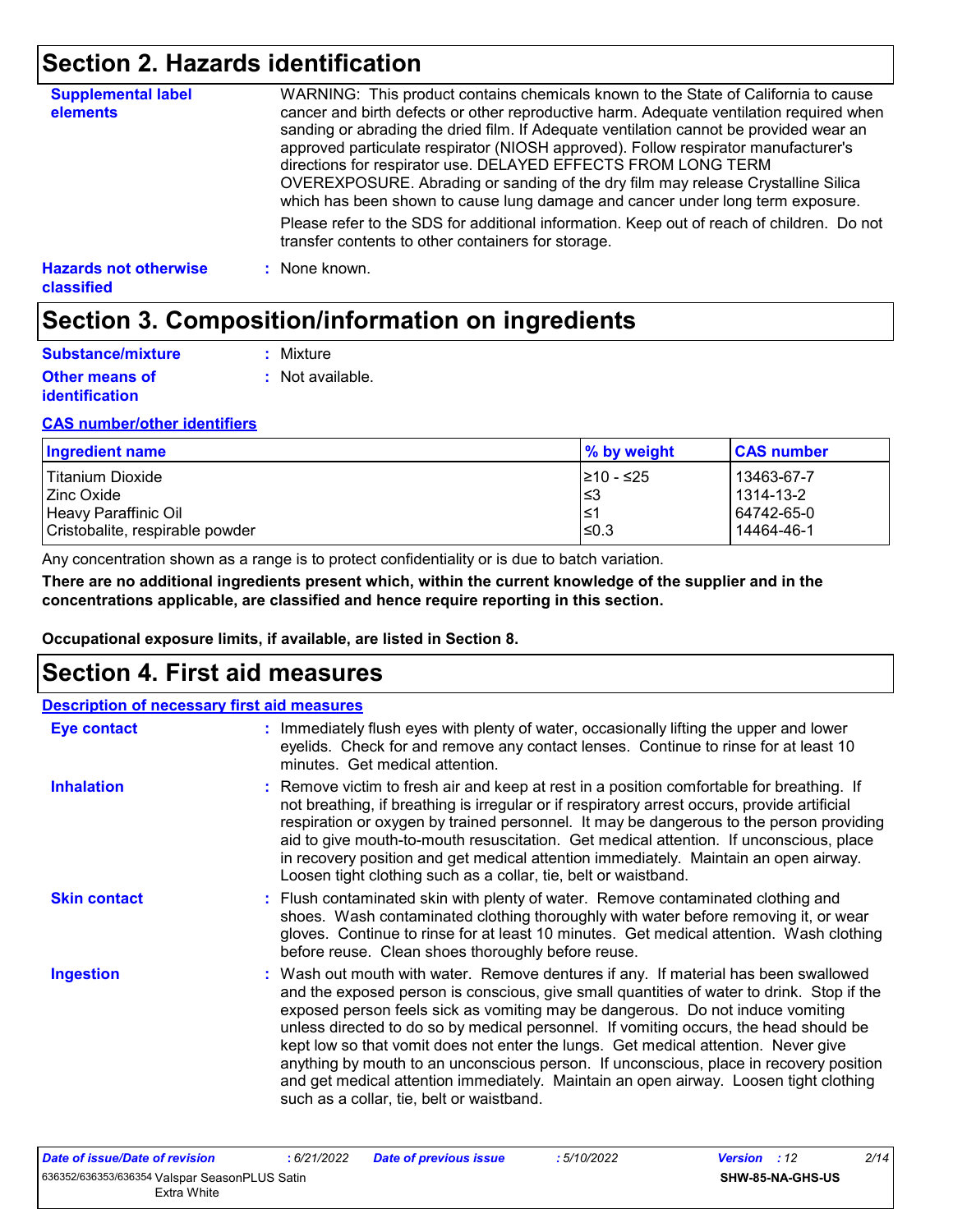## **Section 4. First aid measures**

| Most important symptoms/effects, acute and delayed |                                                                                                                                                                                                                                                                                                                                                                                                                 |
|----------------------------------------------------|-----------------------------------------------------------------------------------------------------------------------------------------------------------------------------------------------------------------------------------------------------------------------------------------------------------------------------------------------------------------------------------------------------------------|
| <b>Potential acute health effects</b>              |                                                                                                                                                                                                                                                                                                                                                                                                                 |
| <b>Eye contact</b>                                 | : No known significant effects or critical hazards.                                                                                                                                                                                                                                                                                                                                                             |
| <b>Inhalation</b>                                  | : No known significant effects or critical hazards.                                                                                                                                                                                                                                                                                                                                                             |
| <b>Skin contact</b>                                | : No known significant effects or critical hazards.                                                                                                                                                                                                                                                                                                                                                             |
| <b>Ingestion</b>                                   | : No known significant effects or critical hazards.                                                                                                                                                                                                                                                                                                                                                             |
| <b>Over-exposure signs/symptoms</b>                |                                                                                                                                                                                                                                                                                                                                                                                                                 |
| <b>Eye contact</b>                                 | : No specific data.                                                                                                                                                                                                                                                                                                                                                                                             |
| <b>Inhalation</b>                                  | : No specific data.                                                                                                                                                                                                                                                                                                                                                                                             |
| <b>Skin contact</b>                                | : No specific data.                                                                                                                                                                                                                                                                                                                                                                                             |
| <b>Ingestion</b>                                   | : No specific data.                                                                                                                                                                                                                                                                                                                                                                                             |
|                                                    | Indication of immediate medical attention and special treatment needed, if necessary                                                                                                                                                                                                                                                                                                                            |
| <b>Notes to physician</b>                          | : Treat symptomatically. Contact poison treatment specialist immediately if large<br>quantities have been ingested or inhaled.                                                                                                                                                                                                                                                                                  |
| <b>Specific treatments</b>                         | : No specific treatment.                                                                                                                                                                                                                                                                                                                                                                                        |
| <b>Protection of first-aiders</b>                  | : No action shall be taken involving any personal risk or without suitable training. If it is<br>suspected that fumes are still present, the rescuer should wear an appropriate mask or<br>self-contained breathing apparatus. It may be dangerous to the person providing aid to<br>give mouth-to-mouth resuscitation. Wash contaminated clothing thoroughly with water<br>before removing it, or wear gloves. |

**See toxicological information (Section 11)**

## **Section 5. Fire-fighting measures**

| <b>Extinguishing media</b>                               |                                                                                                                                                                                                     |
|----------------------------------------------------------|-----------------------------------------------------------------------------------------------------------------------------------------------------------------------------------------------------|
| <b>Suitable extinguishing</b><br>media                   | : Use an extinguishing agent suitable for the surrounding fire.                                                                                                                                     |
| <b>Unsuitable extinguishing</b><br>media                 | $:$ None known.                                                                                                                                                                                     |
| <b>Specific hazards arising</b><br>from the chemical     | : In a fire or if heated, a pressure increase will occur and the container may burst.                                                                                                               |
| <b>Hazardous thermal</b><br>decomposition products       | : Decomposition products may include the following materials:<br>carbon dioxide<br>carbon monoxide<br>metal oxide/oxides                                                                            |
| <b>Special protective actions</b><br>for fire-fighters   | : Promptly isolate the scene by removing all persons from the vicinity of the incident if<br>there is a fire. No action shall be taken involving any personal risk or without suitable<br>training. |
| <b>Special protective</b><br>equipment for fire-fighters | : Fire-fighters should wear appropriate protective equipment and self-contained breathing<br>apparatus (SCBA) with a full face-piece operated in positive pressure mode.                            |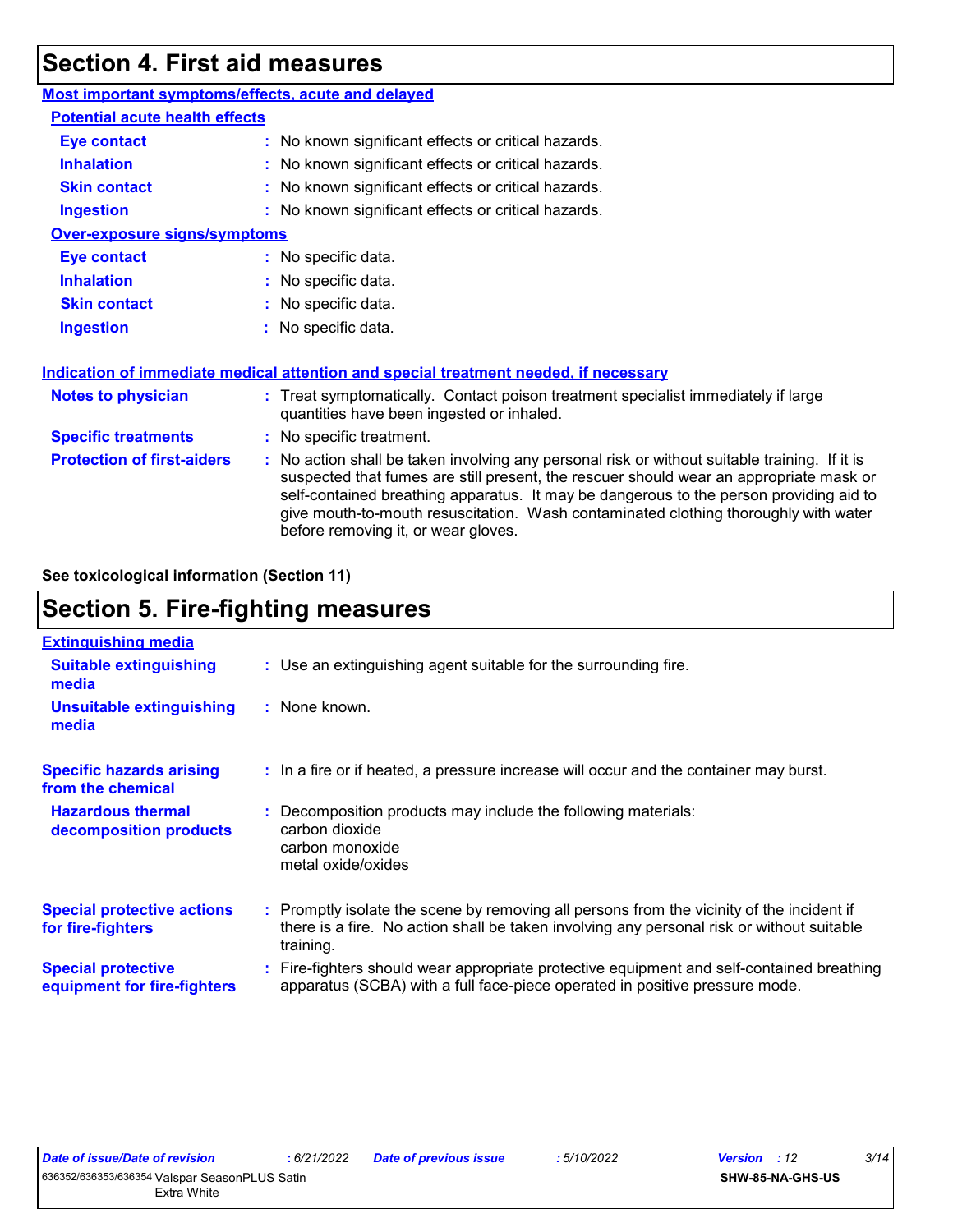## **Section 6. Accidental release measures**

|                                                              | Personal precautions, protective equipment and emergency procedures                                                                                                                                                                                                                                                                                                                                                                                                                                                                                                                                                                                                                                          |
|--------------------------------------------------------------|--------------------------------------------------------------------------------------------------------------------------------------------------------------------------------------------------------------------------------------------------------------------------------------------------------------------------------------------------------------------------------------------------------------------------------------------------------------------------------------------------------------------------------------------------------------------------------------------------------------------------------------------------------------------------------------------------------------|
| For non-emergency<br>personnel                               | : No action shall be taken involving any personal risk or without suitable training.<br>Evacuate surrounding areas. Keep unnecessary and unprotected personnel from<br>entering. Do not touch or walk through spilled material. Avoid breathing vapor or mist.<br>Provide adequate ventilation. Wear appropriate respirator when ventilation is<br>inadequate. Put on appropriate personal protective equipment.                                                                                                                                                                                                                                                                                             |
| For emergency responders                                     | : If specialized clothing is required to deal with the spillage, take note of any information in<br>Section 8 on suitable and unsuitable materials. See also the information in "For non-<br>emergency personnel".                                                                                                                                                                                                                                                                                                                                                                                                                                                                                           |
| <b>Environmental precautions</b>                             | : Avoid dispersal of spilled material and runoff and contact with soil, waterways, drains<br>and sewers. Inform the relevant authorities if the product has caused environmental<br>pollution (sewers, waterways, soil or air).                                                                                                                                                                                                                                                                                                                                                                                                                                                                              |
| <b>Methods and materials for containment and cleaning up</b> |                                                                                                                                                                                                                                                                                                                                                                                                                                                                                                                                                                                                                                                                                                              |
| <b>Small spill</b>                                           | : Stop leak if without risk. Move containers from spill area. Dilute with water and mop up<br>if water-soluble. Alternatively, or if water-insoluble, absorb with an inert dry material and<br>place in an appropriate waste disposal container. Dispose of via a licensed waste<br>disposal contractor.                                                                                                                                                                                                                                                                                                                                                                                                     |
| <b>Large spill</b>                                           | : Stop leak if without risk. Move containers from spill area. Approach release from<br>upwind. Prevent entry into sewers, water courses, basements or confined areas. Wash<br>spillages into an effluent treatment plant or proceed as follows. Contain and collect<br>spillage with non-combustible, absorbent material e.g. sand, earth, vermiculite or<br>diatomaceous earth and place in container for disposal according to local regulations<br>(see Section 13). Dispose of via a licensed waste disposal contractor. Contaminated<br>absorbent material may pose the same hazard as the spilled product. Note: see<br>Section 1 for emergency contact information and Section 13 for waste disposal. |

## **Section 7. Handling and storage**

#### **Precautions for safe handling**

| <b>Protective measures</b>                                                       | : Put on appropriate personal protective equipment (see Section 8). Avoid exposure -<br>obtain special instructions before use. Do not handle until all safety precautions have<br>been read and understood. Do not get in eyes or on skin or clothing. Do not ingest.<br>Avoid breathing vapor or mist. If during normal use the material presents a respiratory<br>hazard, use only with adequate ventilation or wear appropriate respirator. Keep in the<br>original container or an approved alternative made from a compatible material, kept<br>tightly closed when not in use. Empty containers retain product residue and can be<br>hazardous. Do not reuse container. |
|----------------------------------------------------------------------------------|--------------------------------------------------------------------------------------------------------------------------------------------------------------------------------------------------------------------------------------------------------------------------------------------------------------------------------------------------------------------------------------------------------------------------------------------------------------------------------------------------------------------------------------------------------------------------------------------------------------------------------------------------------------------------------|
| <b>Advice on general</b><br>occupational hygiene                                 | : Eating, drinking and smoking should be prohibited in areas where this material is<br>handled, stored and processed. Workers should wash hands and face before eating,<br>drinking and smoking. Remove contaminated clothing and protective equipment before<br>entering eating areas. See also Section 8 for additional information on hygiene<br>measures.                                                                                                                                                                                                                                                                                                                  |
| <b>Conditions for safe storage,</b><br>including any<br><i>incompatibilities</i> | : Store in accordance with local regulations. Store in original container protected from<br>direct sunlight in a dry, cool and well-ventilated area, away from incompatible materials<br>(see Section 10) and food and drink. Store locked up. Keep container tightly closed<br>and sealed until ready for use. Containers that have been opened must be carefully<br>resealed and kept upright to prevent leakage. Do not store in unlabeled containers.<br>Use appropriate containment to avoid environmental contamination. See Section 10 for<br>incompatible materials before handling or use.                                                                            |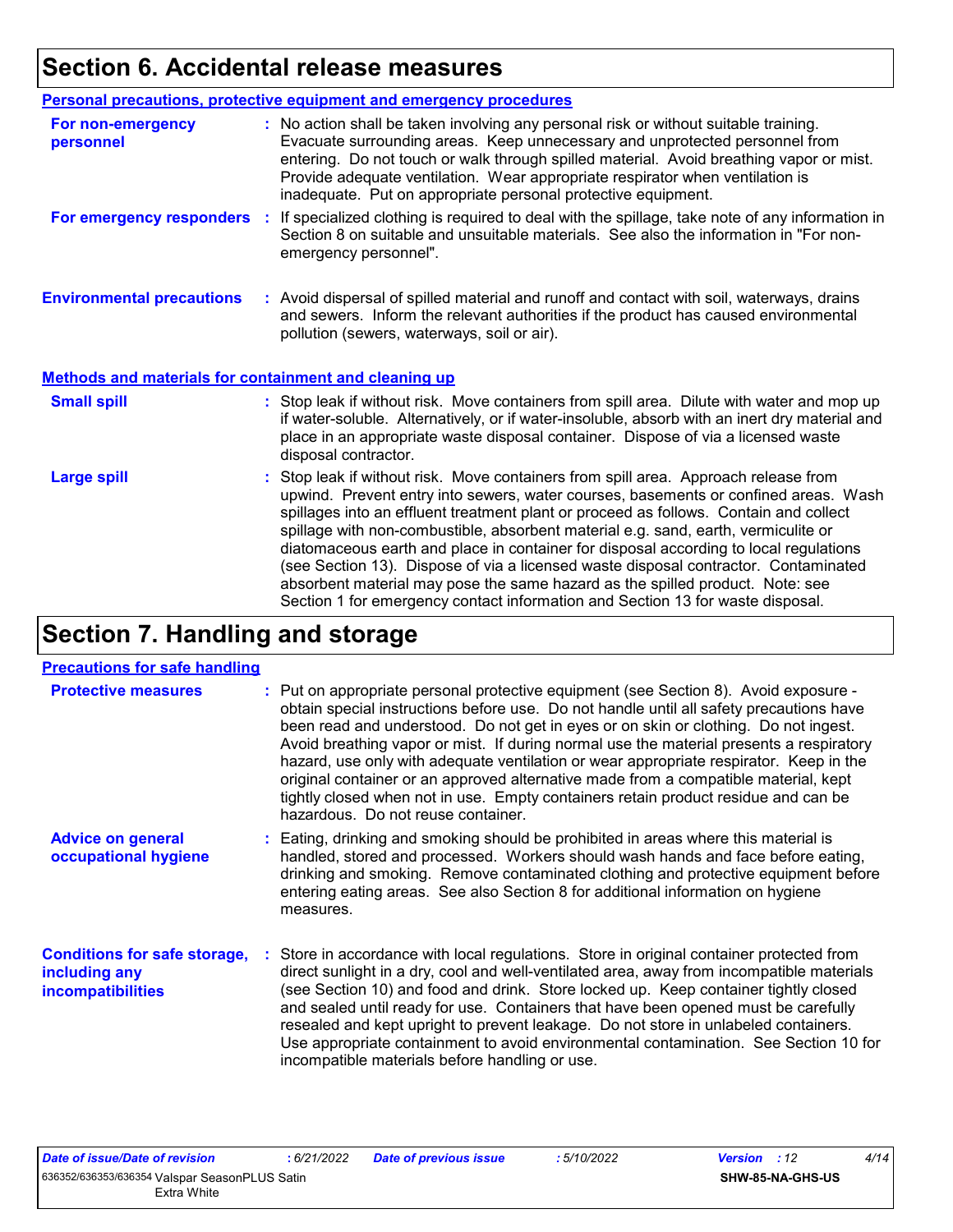## **Section 8. Exposure controls/personal protection**

#### **Control parameters**

**Occupational exposure limits (OSHA United States)**

| <b>Ingredient name</b>          | CAS#       | <b>Exposure limits</b>                                                                                                                                                                                                                                                                                                                                                                                                                                                                                                                                                                       |
|---------------------------------|------------|----------------------------------------------------------------------------------------------------------------------------------------------------------------------------------------------------------------------------------------------------------------------------------------------------------------------------------------------------------------------------------------------------------------------------------------------------------------------------------------------------------------------------------------------------------------------------------------------|
| <b>Titanium Dioxide</b>         | 13463-67-7 | ACGIH TLV (United States, 1/2021).<br>TWA: 10 $mg/m3$ 8 hours.<br>OSHA PEL (United States, 5/2018).<br>TWA: 15 mg/m <sup>3</sup> 8 hours. Form: Total dust                                                                                                                                                                                                                                                                                                                                                                                                                                   |
| <b>Zinc Oxide</b>               | 1314-13-2  | NIOSH REL (United States, 10/2020).<br>CEIL: 15 mg/m <sup>3</sup> Form: Dust<br>TWA: 5 mg/m <sup>3</sup> 10 hours. Form: Dust and<br>fumes<br>STEL: 10 mg/m <sup>3</sup> 15 minutes. Form: Fume<br>OSHA PEL (United States, 5/2018).<br>TWA: 5 mg/m <sup>3</sup> 8 hours. Form: Fume<br>TWA: 5 mg/m <sup>3</sup> 8 hours. Form: Respirable<br>fraction<br>TWA: 15 mg/m <sup>3</sup> 8 hours. Form: Total dust<br>ACGIH TLV (United States, 1/2021).<br>TWA: 2 mg/m <sup>3</sup> 8 hours. Form: Respirable<br>fraction<br>STEL: 10 mg/m <sup>3</sup> 15 minutes. Form:<br>Respirable fraction |
| Heavy Paraffinic Oil            | 64742-65-0 | ACGIH TLV (United States, 1/2021).<br>TWA: 5 mg/m <sup>3</sup> 8 hours. Form: Inhalable<br>fraction<br>OSHA PEL (United States, 5/2018).<br>TWA: 5 mg/m <sup>3</sup> 8 hours.<br>NIOSH REL (United States, 10/2020).<br>TWA: 5 mg/m <sup>3</sup> 10 hours. Form: Mist<br>STEL: 10 mg/m <sup>3</sup> 15 minutes. Form: Mist                                                                                                                                                                                                                                                                   |
| Cristobalite, respirable powder | 14464-46-1 | OSHA PEL Z3 (United States, 6/2016).<br>TWA: 250 mppcf / 2 x (%SiO2+5) 8 hours.<br>Form: Respirable<br>TWA: 10 mg/m <sup>3</sup> / 2 x (%SiO2+2) 8 hours.<br>Form: Respirable<br>TWA: 30 mg/m <sup>3</sup> / 2 x (%SiO2+2) 8 hours.<br>Form: Total dust<br>OSHA PEL (United States, 5/2018).<br>TWA: 50 µg/m <sup>3</sup> 8 hours. Form: Respirable<br>dust<br>ACGIH TLV (United States, 1/2021).<br>TWA: 0.025 mg/m <sup>3</sup> 8 hours. Form:<br>Respirable fraction<br>NIOSH REL (United States, 10/2020).<br>TWA: 0.05 mg/m <sup>3</sup> 10 hours. Form: respirable<br>dust             |

**Occupational exposure limits (Canada)**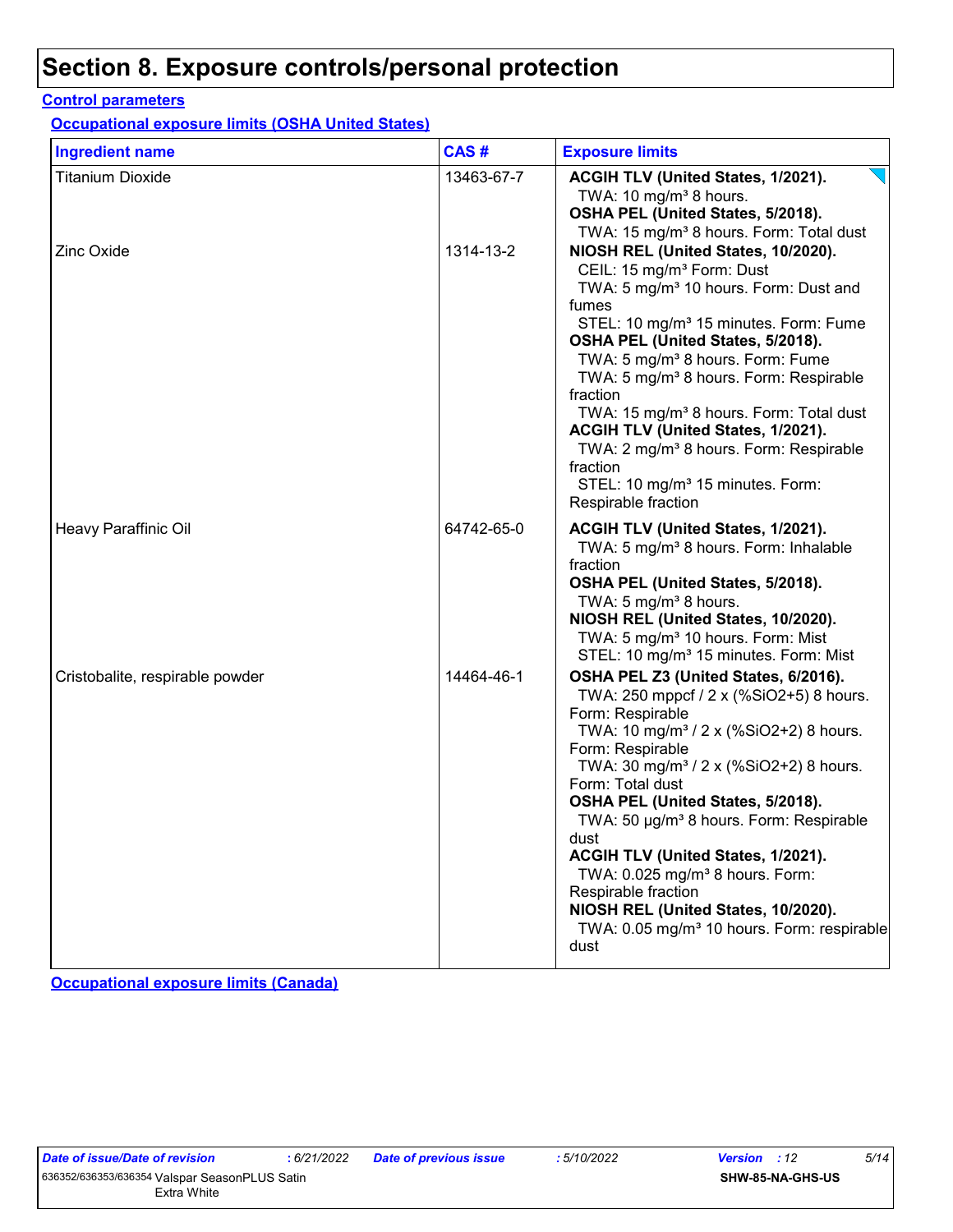## **Section 8. Exposure controls/personal protection**

| <b>Ingredient name</b> | CAS#       | <b>Exposure limits</b>                                                                                                                                                                                                                                                                                                                                                                                                                                                                                                                                                                                                                                                                                                                                                                                                                                                                                                                                             |
|------------------------|------------|--------------------------------------------------------------------------------------------------------------------------------------------------------------------------------------------------------------------------------------------------------------------------------------------------------------------------------------------------------------------------------------------------------------------------------------------------------------------------------------------------------------------------------------------------------------------------------------------------------------------------------------------------------------------------------------------------------------------------------------------------------------------------------------------------------------------------------------------------------------------------------------------------------------------------------------------------------------------|
| Titanium dioxide       | 13463-67-7 | <b>CA British Columbia Provincial (Canada,</b><br>$6/2021$ ).<br>TWA: 10 mg/m <sup>3</sup> 8 hours. Form: Total dust<br>TWA: 3 mg/m <sup>3</sup> 8 hours. Form: respirable<br>fraction<br>CA Quebec Provincial (Canada, 6/2021).<br>TWAEV: 10 mg/m <sup>3</sup> 8 hours. Form: Total dust.<br>CA Alberta Provincial (Canada, 6/2018).<br>8 hrs OEL: 10 mg/m <sup>3</sup> 8 hours.<br>CA Ontario Provincial (Canada, 6/2019).<br>TWA: 10 mg/m <sup>3</sup> 8 hours.<br><b>CA Saskatchewan Provincial (Canada,</b><br>7/2013).<br>STEL: 20 mg/m <sup>3</sup> 15 minutes.<br>TWA: 10 mg/m <sup>3</sup> 8 hours.                                                                                                                                                                                                                                                                                                                                                       |
| <b>Zinc Oxide</b>      | 1314-13-2  | CA Alberta Provincial (Canada, 6/2018).<br>8 hrs OEL: 2 mg/m <sup>3</sup> 8 hours. Form:<br>Respirable<br>15 min OEL: 10 mg/m <sup>3</sup> 15 minutes. Form:<br>Respirable<br><b>CA British Columbia Provincial (Canada,</b><br>6/2021).<br>TWA: 2 mg/m <sup>3</sup> 8 hours. Form: Respirable<br>STEL: 10 mg/m <sup>3</sup> 15 minutes. Form:<br>Respirable<br>CA Quebec Provincial (Canada, 6/2021).<br>TWAEV: 2 mg/m <sup>3</sup> 8 hours. Form: Respirable<br>dust.<br>STEV: 10 mg/m <sup>3</sup> 15 minutes. Form:<br>Respirable dust.<br>CA Ontario Provincial (Canada, 6/2019).<br>TWA: 2 mg/m <sup>3</sup> 8 hours. Form: Respirable<br>particulate matter.<br>STEL: 10 mg/m <sup>3</sup> 15 minutes. Form:<br>Respirable particulate matter.<br><b>CA Saskatchewan Provincial (Canada,</b><br>7/2013).<br>STEL: 10 mg/m <sup>3</sup> 15 minutes. Form:<br>respirable dust and fume<br>TWA: 2 mg/m <sup>3</sup> 8 hours. Form: respirable<br>dust and fume |
| Cristobalite           | 14464-46-1 | <b>CA British Columbia Provincial (Canada,</b><br>6/2021).<br>TWA: 0.025 mg/m <sup>3</sup> 8 hours. Form:<br>Respirable<br>CA Quebec Provincial (Canada, 6/2021).<br>TWAEV: 0.05 mg/m <sup>3</sup> 8 hours. Form:<br>Respirable dust.<br>CA Alberta Provincial (Canada, 6/2018).<br>8 hrs OEL: 0.025 mg/m <sup>3</sup> 8 hours. Form:<br>Respirable particulate<br>CA Ontario Provincial (Canada, 6/2019).<br>TWA: 0.05 mg/m <sup>3</sup> 8 hours. Form: Respirable<br>particulate matter.<br><b>CA Saskatchewan Provincial (Canada,</b>                                                                                                                                                                                                                                                                                                                                                                                                                           |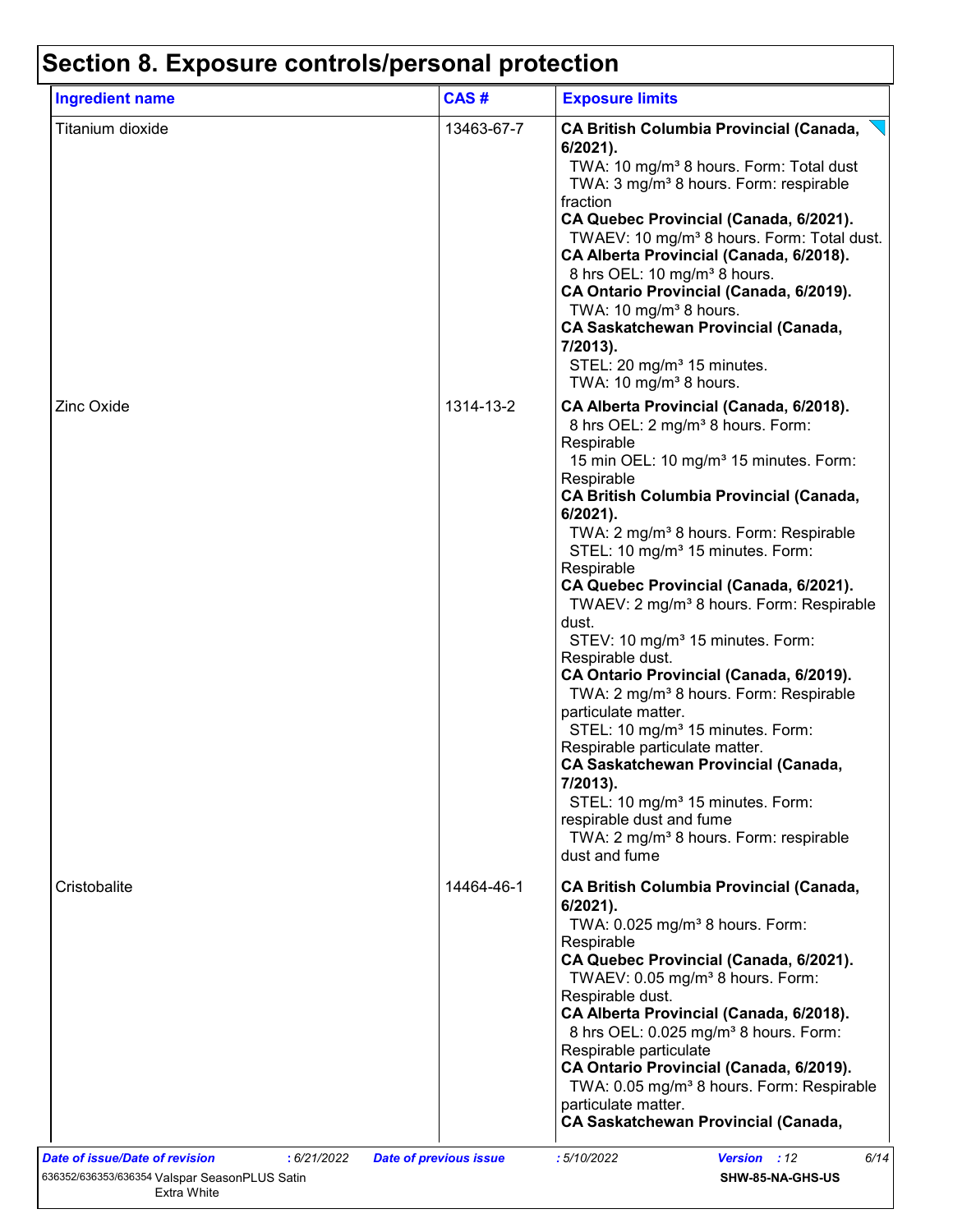## **Section 8. Exposure controls/personal protection**

|  | 7/2013).<br>TWA: 0.05 mg/m <sup>3</sup> 8 hours. Form: respirable<br>fraction |
|--|-------------------------------------------------------------------------------|
|--|-------------------------------------------------------------------------------|

#### **Occupational exposure limits (Mexico)**

|                | CAS#      | <b>Exposure limits</b>                                                                                                                                                              |
|----------------|-----------|-------------------------------------------------------------------------------------------------------------------------------------------------------------------------------------|
| l Zinc Oxide I | 1314-13-2 | NOM-010-STPS-2014 (Mexico, 4/2016).<br>TWA: 2 mg/m <sup>3</sup> 8 hours. Form: Respirable<br><b>fraction</b><br>STEL: 10 mg/m <sup>3</sup> 15 minutes. Form:<br>Respirable fraction |

| <b>Appropriate engineering</b><br>controls       | : If user operations generate dust, fumes, gas, vapor or mist, use process enclosures,<br>local exhaust ventilation or other engineering controls to keep worker exposure to<br>airborne contaminants below any recommended or statutory limits.                                                                                                                                                                                                                                                                                                                                                                       |  |
|--------------------------------------------------|------------------------------------------------------------------------------------------------------------------------------------------------------------------------------------------------------------------------------------------------------------------------------------------------------------------------------------------------------------------------------------------------------------------------------------------------------------------------------------------------------------------------------------------------------------------------------------------------------------------------|--|
| <b>Environmental exposure</b><br><b>controls</b> | Emissions from ventilation or work process equipment should be checked to ensure<br>they comply with the requirements of environmental protection legislation. In some<br>cases, fume scrubbers, filters or engineering modifications to the process equipment<br>will be necessary to reduce emissions to acceptable levels.                                                                                                                                                                                                                                                                                          |  |
| <b>Individual protection measures</b>            |                                                                                                                                                                                                                                                                                                                                                                                                                                                                                                                                                                                                                        |  |
| <b>Hygiene measures</b>                          | : Wash hands, forearms and face thoroughly after handling chemical products, before<br>eating, smoking and using the lavatory and at the end of the working period.<br>Appropriate techniques should be used to remove potentially contaminated clothing.<br>Wash contaminated clothing before reusing. Ensure that eyewash stations and safety<br>showers are close to the workstation location.                                                                                                                                                                                                                      |  |
| <b>Eye/face protection</b>                       | Safety eyewear complying with an approved standard should be used when a risk<br>assessment indicates this is necessary to avoid exposure to liquid splashes, mists,<br>gases or dusts. If contact is possible, the following protection should be worn, unless<br>the assessment indicates a higher degree of protection: safety glasses with side-<br>shields.                                                                                                                                                                                                                                                       |  |
| <b>Skin protection</b>                           |                                                                                                                                                                                                                                                                                                                                                                                                                                                                                                                                                                                                                        |  |
| <b>Hand protection</b>                           | : Chemical-resistant, impervious gloves complying with an approved standard should be<br>worn at all times when handling chemical products if a risk assessment indicates this is<br>necessary. Considering the parameters specified by the glove manufacturer, check<br>during use that the gloves are still retaining their protective properties. It should be<br>noted that the time to breakthrough for any glove material may be different for different<br>glove manufacturers. In the case of mixtures, consisting of several substances, the<br>protection time of the gloves cannot be accurately estimated. |  |
| <b>Body protection</b>                           | : Personal protective equipment for the body should be selected based on the task being<br>performed and the risks involved and should be approved by a specialist before<br>handling this product.                                                                                                                                                                                                                                                                                                                                                                                                                    |  |
| <b>Other skin protection</b>                     | : Appropriate footwear and any additional skin protection measures should be selected<br>based on the task being performed and the risks involved and should be approved by a<br>specialist before handling this product.                                                                                                                                                                                                                                                                                                                                                                                              |  |
| <b>Respiratory protection</b>                    | Based on the hazard and potential for exposure, select a respirator that meets the<br>appropriate standard or certification. Respirators must be used according to a<br>respiratory protection program to ensure proper fitting, training, and other important<br>aspects of use.                                                                                                                                                                                                                                                                                                                                      |  |
|                                                  |                                                                                                                                                                                                                                                                                                                                                                                                                                                                                                                                                                                                                        |  |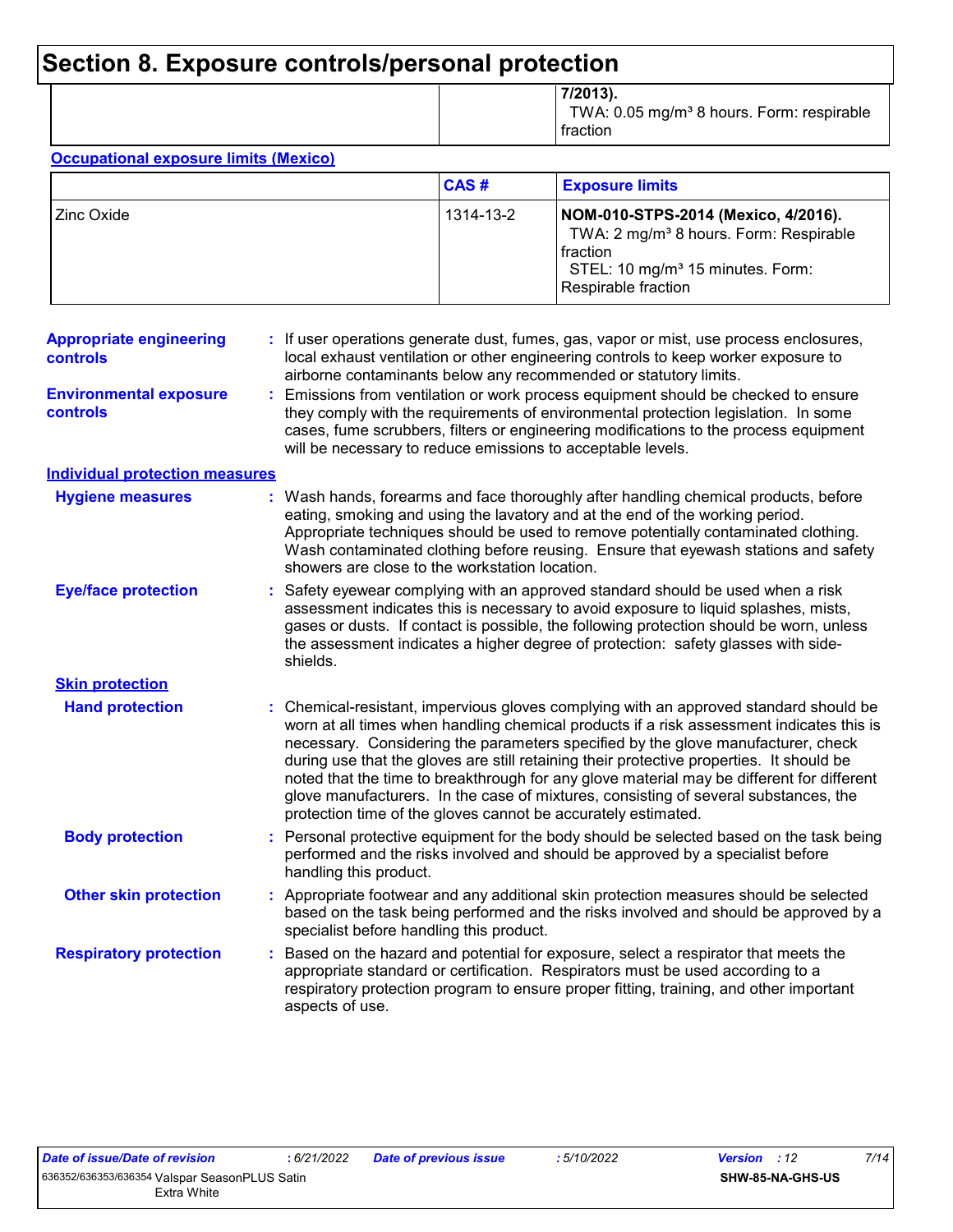## **Section 9. Physical and chemical properties**

The conditions of measurement of all properties are at standard temperature and pressure unless otherwise indicated.

| <b>Appearance</b>                                                 |                                                                |
|-------------------------------------------------------------------|----------------------------------------------------------------|
| <b>Physical state</b>                                             | $:$ Liquid.                                                    |
| <b>Color</b>                                                      | : Not available.                                               |
| Odor                                                              | : Not available.                                               |
| <b>Odor threshold</b>                                             | : Not available.                                               |
| pH                                                                | : 9                                                            |
| <b>Melting point/freezing point</b>                               | : Not available.                                               |
| <b>Boiling point, initial boiling</b><br>point, and boiling range | : $100^{\circ}$ C (212 $^{\circ}$ F)                           |
| <b>Flash point</b>                                                | : Closed cup: Not applicable.                                  |
| <b>Evaporation rate</b>                                           | $0.09$ (butyl acetate = 1)                                     |
| <b>Flammability</b>                                               | : Not available.                                               |
| Lower and upper explosion<br>limit/flammability limit             | : Not available.                                               |
| <b>Vapor pressure</b>                                             | : $2.3$ kPa (17.5 mm Hg)                                       |
| <b>Relative vapor density</b>                                     | : 1 [Air = 1]                                                  |
| <b>Relative density</b>                                           | : 1.22                                                         |
| <b>Solubility</b>                                                 | : Not available.                                               |
| <b>Partition coefficient: n-</b><br>octanol/water                 | : Not applicable.                                              |
| <b>Auto-ignition temperature</b>                                  | : Not available.                                               |
| <b>Decomposition temperature</b>                                  | : Not available.                                               |
| <b>Viscosity</b>                                                  | Kinematic (40°C (104°F)): >20.5 mm <sup>2</sup> /s (>20.5 cSt) |
| <b>Molecular weight</b>                                           | Not applicable.                                                |
| <b>Aerosol product</b>                                            |                                                                |
| <b>Heat of combustion</b>                                         | : $1.324$ kJ/g                                                 |

## **Section 10. Stability and reactivity**

| <b>Reactivity</b>                            | : No specific test data related to reactivity available for this product or its ingredients.              |  |
|----------------------------------------------|-----------------------------------------------------------------------------------------------------------|--|
| <b>Chemical stability</b>                    | : The product is stable.                                                                                  |  |
| <b>Possibility of hazardous</b><br>reactions | : Under normal conditions of storage and use, hazardous reactions will not occur.                         |  |
| <b>Conditions to avoid</b>                   | : No specific data.                                                                                       |  |
| Incompatible materials                       | : No specific data.                                                                                       |  |
| <b>Hazardous decomposition</b><br>products   | : Under normal conditions of storage and use, hazardous decomposition products should<br>not be produced. |  |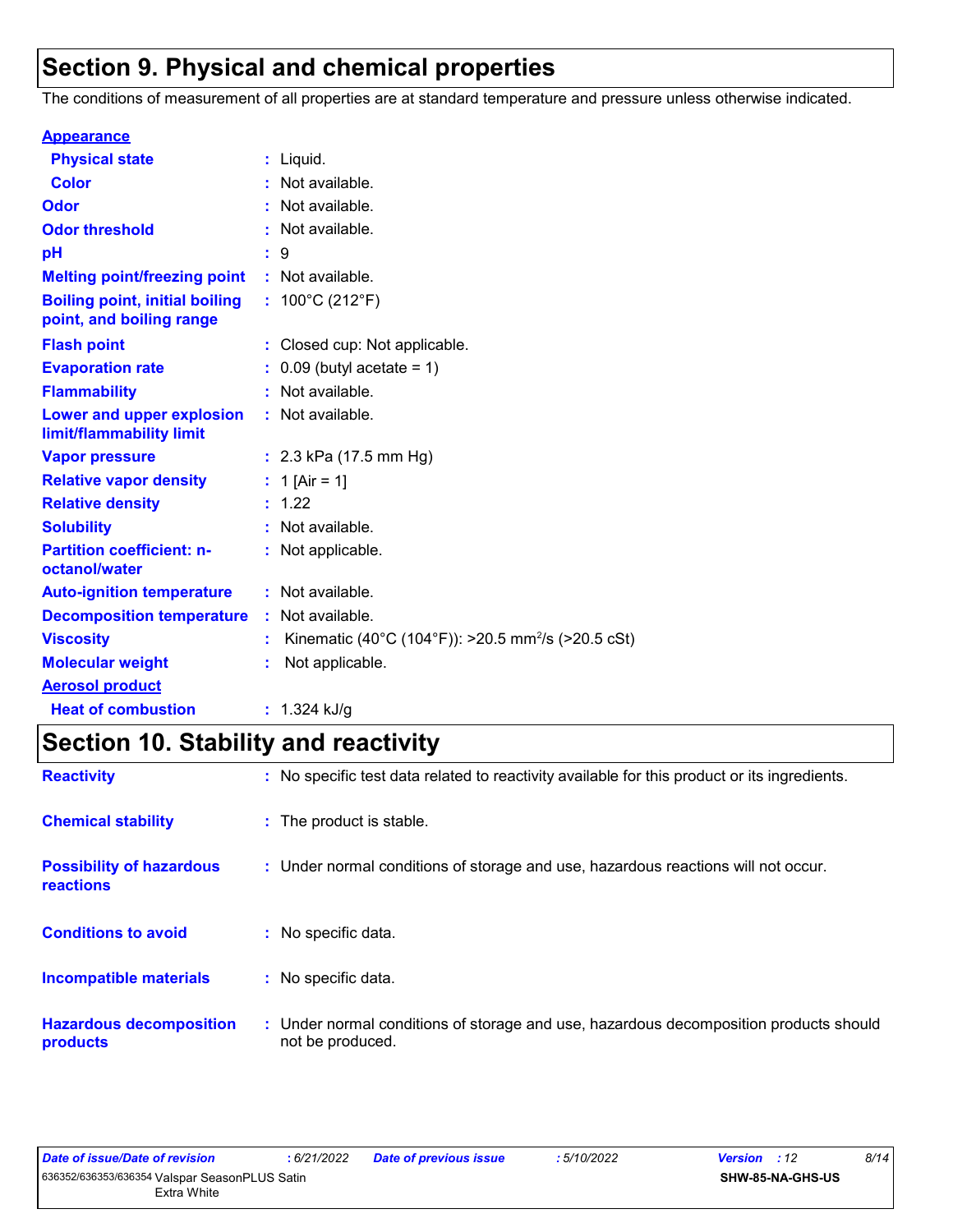## **Section 11. Toxicological information**

#### **Information on toxicological effects**

#### **Acute toxicity**

| <b>Product/ingredient name</b> | <b>Result</b>            | <b>Species</b> | <b>Dose</b>                | <b>Exposure</b> |
|--------------------------------|--------------------------|----------------|----------------------------|-----------------|
| Heavy Paraffinic Oil           | LD50 Dermal<br>LD50 Oral | Rabbit<br>Rat  | >5000 mg/kg<br>>5000 mg/kg |                 |

#### **Irritation/Corrosion**

| <b>Product/ingredient name</b> | <b>Result</b>          | <b>Species</b> | <b>Score</b> | <b>Exposure</b>           | <b>Observation</b> |
|--------------------------------|------------------------|----------------|--------------|---------------------------|--------------------|
| <b>Titanium Dioxide</b>        | Skin - Mild irritant   | Human          |              | 72 hours 300<br>ug l      | -                  |
| Zinc Oxide                     | Eyes - Mild irritant   | Rabbit         |              | l 24 hours 500            |                    |
|                                | l Skin - Mild irritant | Rabbit         |              | mg<br><b>24 hours 500</b> |                    |
|                                |                        |                |              | mg                        |                    |

#### **Sensitization**

Not available.

#### **Mutagenicity**

Not available.

#### **Carcinogenicity**

Not available.

#### **Classification**

| <b>Product/ingredient name</b>                         | <b>OSHA</b> | <b>IARC</b> | <b>NTP</b>                      |
|--------------------------------------------------------|-------------|-------------|---------------------------------|
| Titanium Dioxide<br>Cristobalite, respirable<br>powder |             | 2Β          | Known to be a human carcinogen. |

#### **Reproductive toxicity**

Not available.

#### **Teratogenicity**

Not available.

#### **Specific target organ toxicity (single exposure)**

Not available.

#### **Specific target organ toxicity (repeated exposure)**

| <b>Name</b>                     | <b>Category</b> | <b>Route of</b><br><b>Lexposure</b> | <b>Target organs</b> |
|---------------------------------|-----------------|-------------------------------------|----------------------|
| Cristobalite, respirable powder | Category 1      | <b>l</b> inhalation                 | respiratory tract    |

#### **Aspiration hazard**

| <b>Name</b>          | <b>Result</b>                |
|----------------------|------------------------------|
| Heavy Paraffinic Oil | ASPIRATION HAZARD - Category |

#### **Information on the likely :** Not available.

**routes of exposure**

#### **Potential acute health effects**

- 
- **Eye contact :** No known significant effects or critical hazards.
- **Inhalation :** No known significant effects or critical hazards.

| Date of issue/Date of revision                |  | : 6/21/2022 Date of previous issue | : 5/10/2022 | <b>Version</b> : 12     | 9/14 |
|-----------------------------------------------|--|------------------------------------|-------------|-------------------------|------|
| 636352/636353/636354 Valspar SeasonPLUS Satin |  |                                    |             | <b>SHW-85-NA-GHS-US</b> |      |
| Extra White                                   |  |                                    |             |                         |      |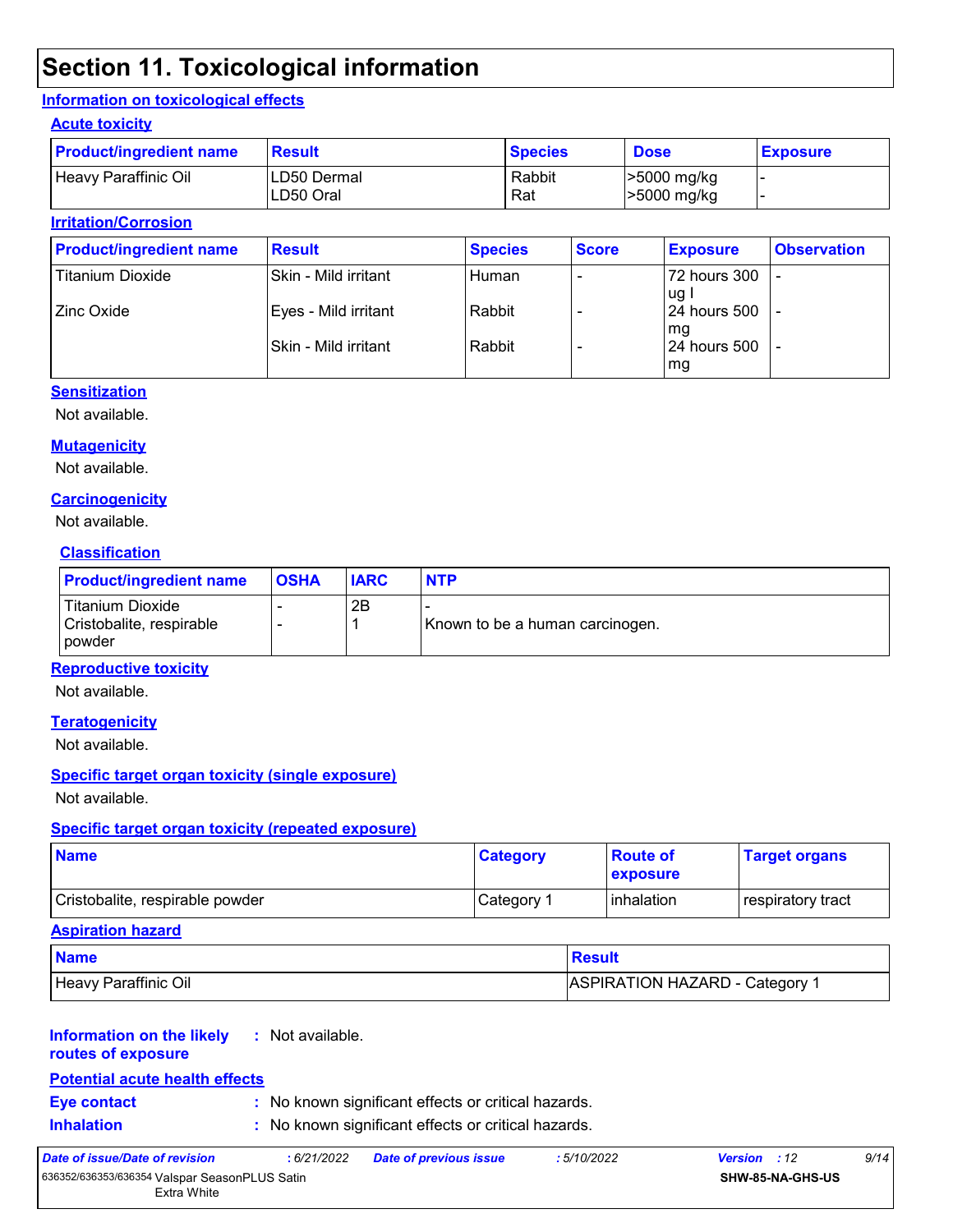### **Section 11. Toxicological information Skin contact :** No known significant effects or critical hazards.

**Ingestion :** No known significant effects or critical hazards.

#### **Symptoms related to the physical, chemical and toxicological characteristics**

| Eye contact         | : No specific data. |
|---------------------|---------------------|
| <b>Inhalation</b>   | : No specific data. |
| <b>Skin contact</b> | : No specific data. |
| <b>Ingestion</b>    | : No specific data. |

|                                                   | Delayed and immediate effects and also chronic effects from short and long term exposure |
|---------------------------------------------------|------------------------------------------------------------------------------------------|
| <b>Short term exposure</b>                        |                                                                                          |
| <b>Potential immediate</b><br><b>effects</b>      | : Not available.                                                                         |
| <b>Potential delayed effects : Not available.</b> |                                                                                          |
| <b>Long term exposure</b>                         |                                                                                          |
| <b>Potential immediate</b><br><b>effects</b>      | $:$ Not available.                                                                       |
| <b>Potential delayed effects : Not available.</b> |                                                                                          |
| <b>Potential chronic health effects</b>           |                                                                                          |
| Not available.                                    |                                                                                          |
| <b>General</b>                                    | : No known significant effects or critical hazards.                                      |
| <b>Carcinogenicity</b>                            | : May cause cancer. Risk of cancer depends on duration and level of exposure.            |
| <b>Mutagenicity</b>                               | : No known significant effects or critical hazards.                                      |
| <b>Teratogenicity</b>                             | : No known significant effects or critical hazards.                                      |
| <b>Developmental effects</b>                      | : No known significant effects or critical hazards.                                      |
| <b>Fertility effects</b>                          | : No known significant effects or critical hazards.                                      |

**Numerical measures of toxicity** Not available. **Acute toxicity estimates**

## **Section 12. Ecological information**

#### **Toxicity**

| <b>Product/ingredient name</b> | <b>Result</b>                         | <b>Species</b>                    | <b>Exposure</b> |
|--------------------------------|---------------------------------------|-----------------------------------|-----------------|
| Titanium Dioxide               | Acute LC50 >1000000 µg/l Marine water | Fish - Fundulus heteroclitus      | 196 hours       |
| <b>Zinc Oxide</b>              | Acute IC50 1.85 mg/l Marine water     | Algae - Skeletonema costatum      | 196 hours       |
|                                | Acute LC50 98 µg/l Fresh water        | Daphnia - Daphnia magna -         | 48 hours        |
|                                |                                       | Neonate                           |                 |
|                                | Acute LC50 1.1 ppm Fresh water        | <b>Fish - Oncorhynchus mykiss</b> | 196 hours       |

#### **Persistence and degradability**

Not available.

#### **Bioaccumulative potential**

| Date of issue/Date of revision |  |  |
|--------------------------------|--|--|
|--------------------------------|--|--|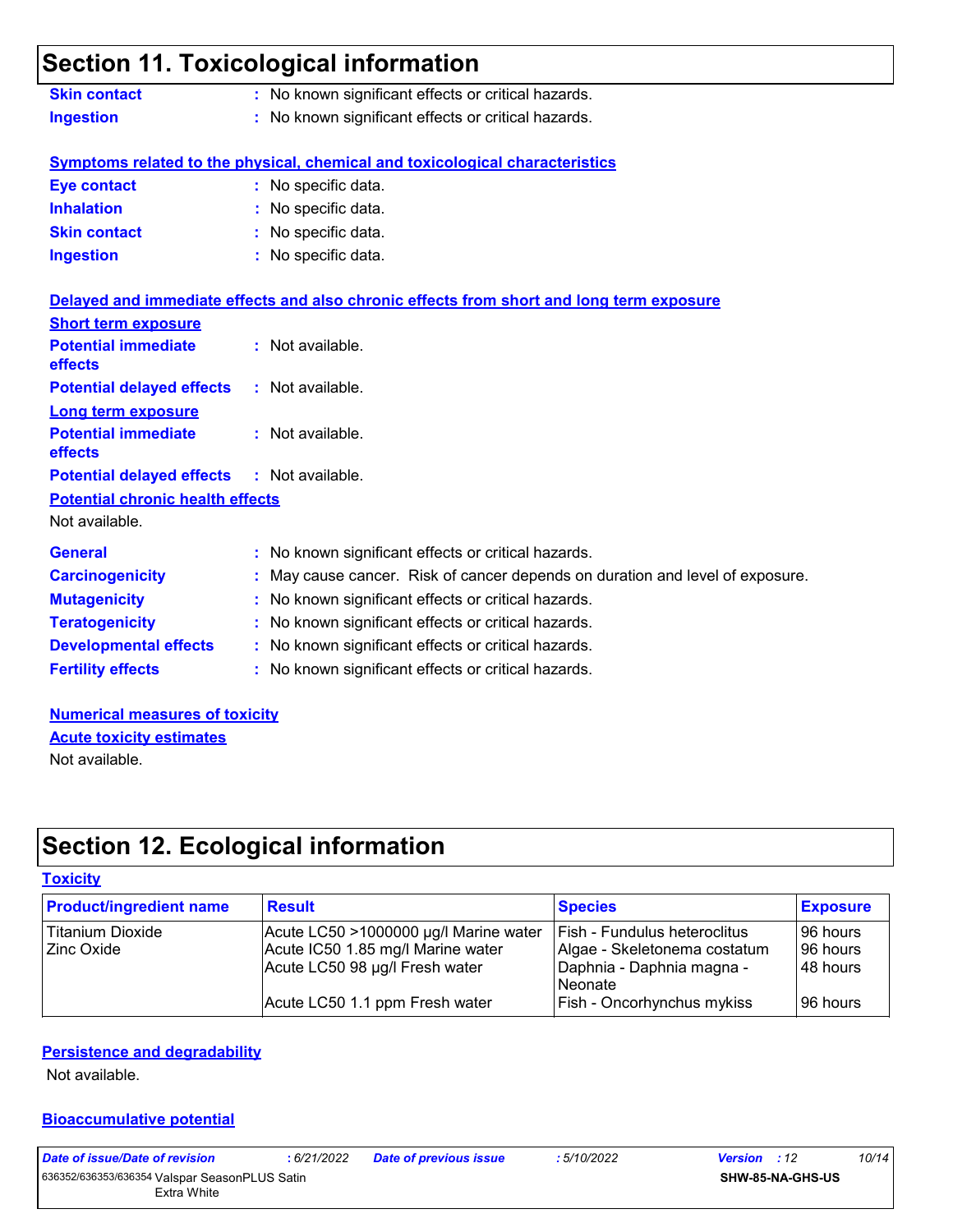## **Section 12. Ecological information**

| <b>Product/ingredient name</b> | $\mathsf{LogP}_\mathsf{ow}$ | <b>BCF</b> | <b>Potential</b> |
|--------------------------------|-----------------------------|------------|------------------|
| Zinc Oxide                     |                             | 28960      | high             |

#### **Mobility in soil**

| <b>Soil/water partition</b> |  |
|-----------------------------|--|
| <b>coefficient (Koc)</b>    |  |

**:** Not available.

**Other adverse effects** : No known significant effects or critical hazards.

### **Section 13. Disposal considerations**

The generation of waste should be avoided or minimized wherever possible. Disposal of this product, solutions and any by-products should at all times comply with the requirements of environmental protection and waste disposal legislation and any regional local authority requirements. Dispose of surplus and non-recyclable products via a licensed waste disposal contractor. Waste should not be disposed of untreated to the sewer unless fully compliant with the requirements of all authorities with jurisdiction. Waste packaging should be recycled. Incineration or landfill should only be considered when recycling is not feasible. This material and its container must be disposed of in a safe way. Care should be taken when handling emptied containers that have not been cleaned or rinsed out. Empty containers or liners may retain some product residues. Avoid dispersal of spilled material and runoff and contact with soil, waterways, drains and sewers. **Disposal methods :**

## **Section 14. Transport information**

|                                                                                        | <b>DOT</b><br><b>Classification</b> | <b>TDG</b><br><b>Classification</b> | <b>Mexico</b><br><b>Classification</b> | <b>IATA</b>                                                                                           | <b>IMDG</b>                                                                                                                                        |
|----------------------------------------------------------------------------------------|-------------------------------------|-------------------------------------|----------------------------------------|-------------------------------------------------------------------------------------------------------|----------------------------------------------------------------------------------------------------------------------------------------------------|
| <b>UN number</b>                                                                       | Not regulated.                      | Not regulated.                      | Not regulated.                         | <b>UN3082</b>                                                                                         | <b>UN3082</b>                                                                                                                                      |
| <b>UN proper</b><br>shipping name                                                      |                                     | ٠                                   |                                        | <b>ENVIRONMENTALLY</b><br><b>HAZARDOUS</b><br>SUBSTANCE,<br>LIQUID, N.O.S.<br>(Zinc Oxide,<br>Diuron) | <b>ENVIRONMENTALLY</b><br><b>HAZARDOUS</b><br>SUBSTANCE,<br>LIQUID, N.O.S.<br>(Zinc Oxide,<br>Diuron). Marine<br>pollutant (Zinc<br>Oxide, Diuron) |
| <b>Transport</b><br>hazard class(es)                                                   |                                     |                                     |                                        | 9                                                                                                     | $\boldsymbol{9}$                                                                                                                                   |
| <b>Packing group</b>                                                                   | $\blacksquare$                      | $\blacksquare$                      |                                        | $\ensuremath{\mathsf{III}}\xspace$                                                                    | III                                                                                                                                                |
| <b>Environmental</b><br>hazards                                                        | No.                                 | No.                                 | No.                                    | Yes.                                                                                                  | Yes.                                                                                                                                               |
| <b>Date of issue/Date of revision</b><br>636352/636353/636354 Valspar SeasonPLUS Satin | : 6/21/2022<br>Extra White          | <b>Date of previous issue</b>       | : 5/10/2022                            | <b>Version</b>                                                                                        | 11/14<br>: 12<br>SHW-85-NA-GHS-US                                                                                                                  |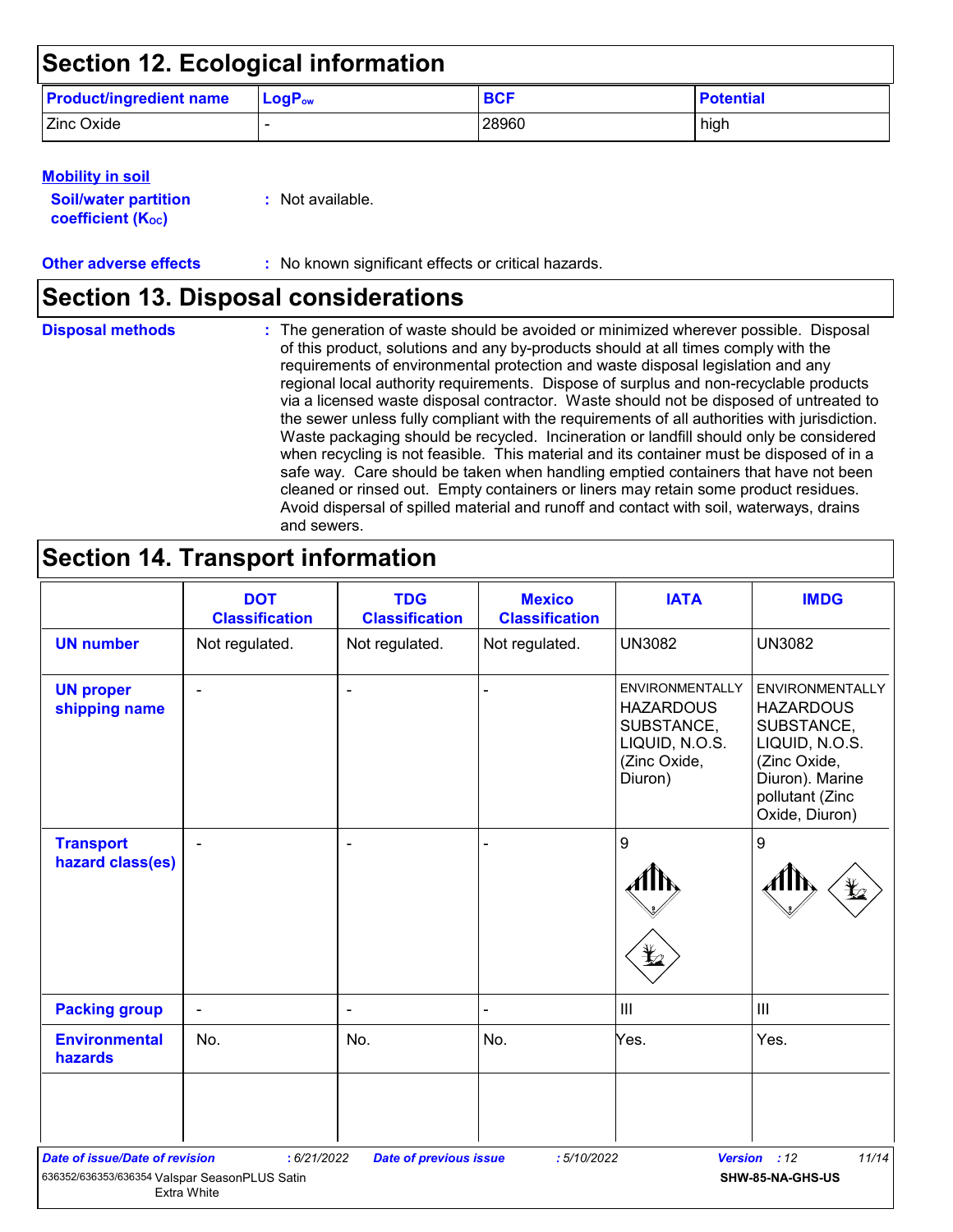| <b>Section 14. Transport information</b>                 |                  |                             |                                                                                                                                                                                                                                                                                                                                                                                                                                                                                                                                                                                                                                                                                     |                                                                                                                                                                                                                               |                                                                                                                                                                                                                                                                                    |
|----------------------------------------------------------|------------------|-----------------------------|-------------------------------------------------------------------------------------------------------------------------------------------------------------------------------------------------------------------------------------------------------------------------------------------------------------------------------------------------------------------------------------------------------------------------------------------------------------------------------------------------------------------------------------------------------------------------------------------------------------------------------------------------------------------------------------|-------------------------------------------------------------------------------------------------------------------------------------------------------------------------------------------------------------------------------|------------------------------------------------------------------------------------------------------------------------------------------------------------------------------------------------------------------------------------------------------------------------------------|
| <b>Additional</b><br>information                         |                  |                             |                                                                                                                                                                                                                                                                                                                                                                                                                                                                                                                                                                                                                                                                                     | This product is<br>not regulated as<br>a dangerous<br>good when<br>transported in<br>sizes of ≤5 L or<br>≤5 kg, provided<br>the packagings<br>meet the general<br>provisions of<br>5.0.2.4.1<br>$5.0.2.6.1.1$ and<br>5.0.2.8. | This product is not<br>regulated as a<br>dangerous good<br>when transported<br>in sizes of $\leq 5$ L or<br>≤5 kg, provided<br>the packagings<br>meet the general<br>provisions of<br>4.1.1.1, 4.1.1.2<br>and 4.1.1.4 to<br>4.1.1.8.<br><b>Emergency</b><br>schedules F-A, S-<br>F |
| <b>Special precautions for user :</b>                    |                  |                             | Multi-modal shipping descriptions are provided for informational purposes and do not<br>consider container sizes. The presence of a shipping description for a particular<br>mode of transport (sea, air, etc.), does not indicate that the product is packaged<br>suitably for that mode of transport. All packaging must be reviewed for suitability<br>prior to shipment, and compliance with the applicable regulations is the sole<br>responsibility of the person offering the product for transport. People loading and<br>unloading dangerous goods must be trained on all of the risks deriving from the<br>substances and on all actions in case of emergency situations. |                                                                                                                                                                                                                               |                                                                                                                                                                                                                                                                                    |
| <b>Transport in bulk according</b><br>to IMO instruments | : Not available. |                             |                                                                                                                                                                                                                                                                                                                                                                                                                                                                                                                                                                                                                                                                                     |                                                                                                                                                                                                                               |                                                                                                                                                                                                                                                                                    |
|                                                          |                  | <b>Proper shipping name</b> | : Not available.                                                                                                                                                                                                                                                                                                                                                                                                                                                                                                                                                                                                                                                                    |                                                                                                                                                                                                                               |                                                                                                                                                                                                                                                                                    |

## **Section 15. Regulatory information**

**TSCA 5(a)2 proposed significant new use rules**: 5-Chloro-2-methylisothiazolinone; \ 2-Methyl-4-isothiazolin-3-one

#### **SARA 313**

SARA 313 (40 CFR 372.45) supplier notification can be found on the Environmental Data Sheet.

#### **California Prop. 65**

WARNING: This product contains chemicals known to the State of California to cause cancer and birth defects or other reproductive harm.

| <b>International regulations</b> |                                                              |
|----------------------------------|--------------------------------------------------------------|
| <b>International lists</b>       | : Australia inventory (AIIC): Not determined.                |
|                                  | China inventory (IECSC): Not determined.                     |
|                                  | Japan inventory (CSCL): Not determined.                      |
|                                  | Japan inventory (ISHL): Not determined.                      |
|                                  | Korea inventory (KECI): Not determined.                      |
|                                  | New Zealand Inventory of Chemicals (NZIoC): Not determined.  |
|                                  | Philippines inventory (PICCS): Not determined.               |
|                                  | Taiwan Chemical Substances Inventory (TCSI): Not determined. |
|                                  | Thailand inventory: Not determined.                          |
|                                  | Turkey inventory: Not determined.                            |
|                                  | Vietnam inventory: Not determined.                           |
|                                  |                                                              |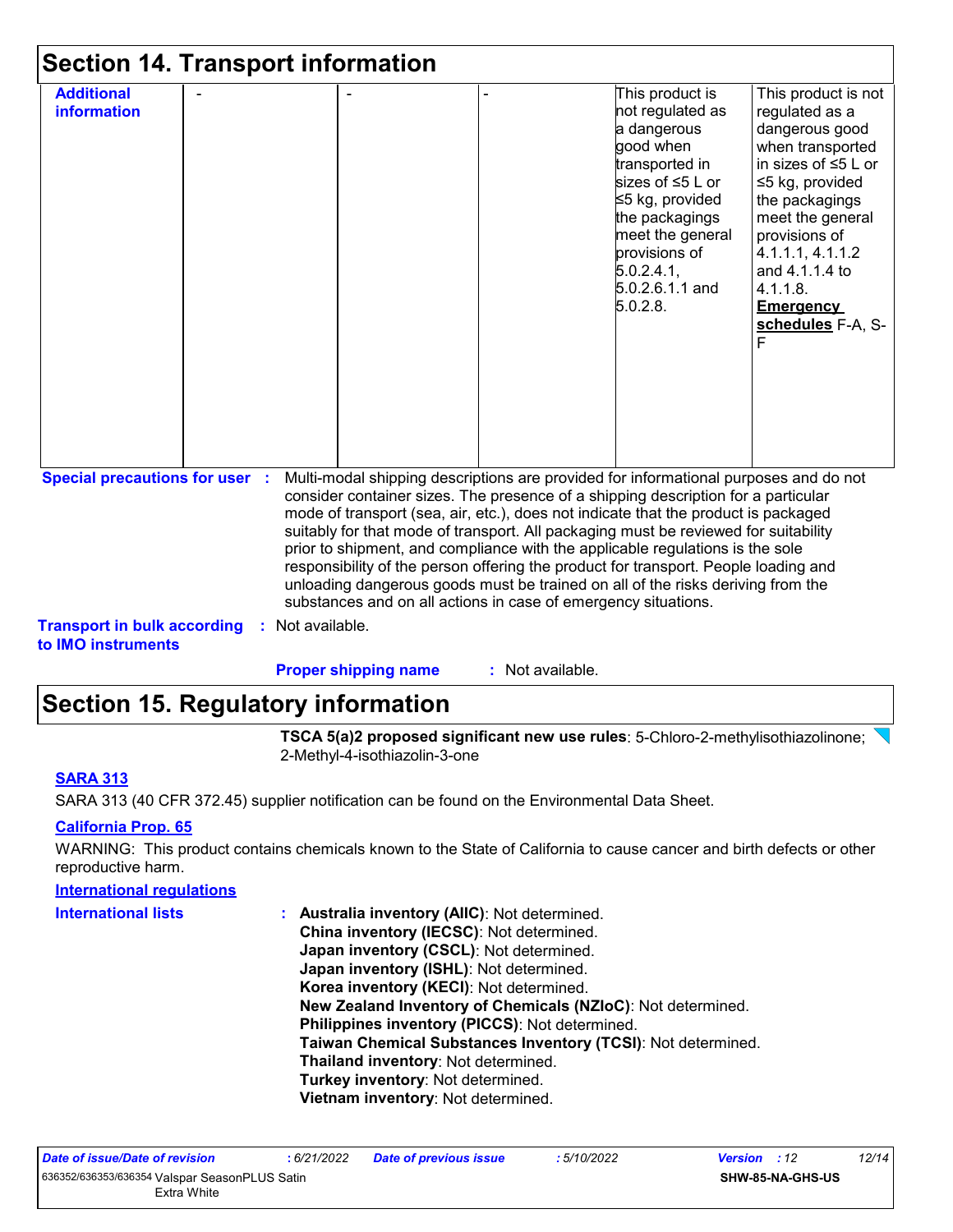## **Section 16. Other information**

**Hazardous Material Information System (U.S.A.)**



**The customer is responsible for determining the PPE code for this material. For more information on HMIS® Personal Protective Equipment (PPE) codes, consult the HMIS® Implementation Manual.**

**Caution: HMIS® ratings are based on a 0-4 rating scale, with 0 representing minimal hazards or risks, and 4 representing significant hazards or risks. Although HMIS® ratings and the associated label are not required on SDSs or products leaving a facility under 29 CFR 1910.1200, the preparer may choose to provide them. HMIS® ratings are to be used with a fully implemented HMIS® program. HMIS® is a registered trademark and service mark of the American Coatings Association, Inc.**

**Procedure used to derive the classification**

|                                                                                                                                                                                                                                                                                                      |  | <b>Classification</b>                                                                                                                                                                                                                                                                                                               | <b>Justification</b> |
|------------------------------------------------------------------------------------------------------------------------------------------------------------------------------------------------------------------------------------------------------------------------------------------------------|--|-------------------------------------------------------------------------------------------------------------------------------------------------------------------------------------------------------------------------------------------------------------------------------------------------------------------------------------|----------------------|
| CARCINOGENICITY - Category 1A                                                                                                                                                                                                                                                                        |  |                                                                                                                                                                                                                                                                                                                                     | Calculation method   |
| <b>History</b>                                                                                                                                                                                                                                                                                       |  |                                                                                                                                                                                                                                                                                                                                     |                      |
| <b>Date of printing</b>                                                                                                                                                                                                                                                                              |  | $\pm$ 6/21/2022                                                                                                                                                                                                                                                                                                                     |                      |
| Date of issue/Date of<br>revision                                                                                                                                                                                                                                                                    |  | : 6/21/2022                                                                                                                                                                                                                                                                                                                         |                      |
| Date of previous issue                                                                                                                                                                                                                                                                               |  | : 5/10/2022                                                                                                                                                                                                                                                                                                                         |                      |
| <b>Version</b>                                                                                                                                                                                                                                                                                       |  | : 12                                                                                                                                                                                                                                                                                                                                |                      |
| <b>Key to abbreviations</b><br>$:$ ATE = Acute Toxicity Estimate<br>BCF = Bioconcentration Factor<br>IATA = International Air Transport Association<br>IBC = Intermediate Bulk Container<br><b>IMDG = International Maritime Dangerous Goods</b><br>$N/A = Not available$<br>SGG = Segregation Group |  | GHS = Globally Harmonized System of Classification and Labelling of Chemicals<br>LogPow = logarithm of the octanol/water partition coefficient<br>MARPOL = International Convention for the Prevention of Pollution From Ships, 1973<br>as modified by the Protocol of 1978. ("Marpol" = marine pollution)<br>$UN = United Nations$ |                      |

**Indicates information that has changed from previously issued version.**

#### **Notice to reader**

**It is recommended that each customer or recipient of this Safety Data Sheet (SDS) study it carefully and consult resources, as necessary or appropriate, to become aware of and understand the data contained in this SDS and any hazards associated with the product. This information is provided in good faith and believed to be accurate as of the effective date herein. However, no warranty, express or implied, is given. The information presented here applies only to the product as shipped. The addition of any material can change the composition, hazards and risks of the product. Products shall not be repackaged, modified, or tinted except as specifically instructed by the manufacturer, including but not limited to the incorporation of products not specified by the manufacturer, or the use or addition of products in proportions not specified by the manufacturer. Regulatory requirements are subject to change and may differ between various locations and jurisdictions. The customer/buyer/user is responsible to ensure that his activities comply with all country, federal, state, provincial or local laws. The conditions for use of the product are not under the control of the manufacturer; the customer/buyer/user is responsible to determine the conditions necessary for the safe use of this product. The customer/buyer/user should not use the product for any purpose other than the purpose shown in the applicable section of this SDS without first referring to the supplier and obtaining written handling instructions. Due to the proliferation of sources for information such as manufacturer-specific SDS, the manufacturer cannot be responsible for SDSs** 

| Date of issue/Date of revision                | :6/21/2022 |  |
|-----------------------------------------------|------------|--|
| 636352/636353/636354 Valspar SeasonPLUS Satin |            |  |
| Extra White                                   |            |  |